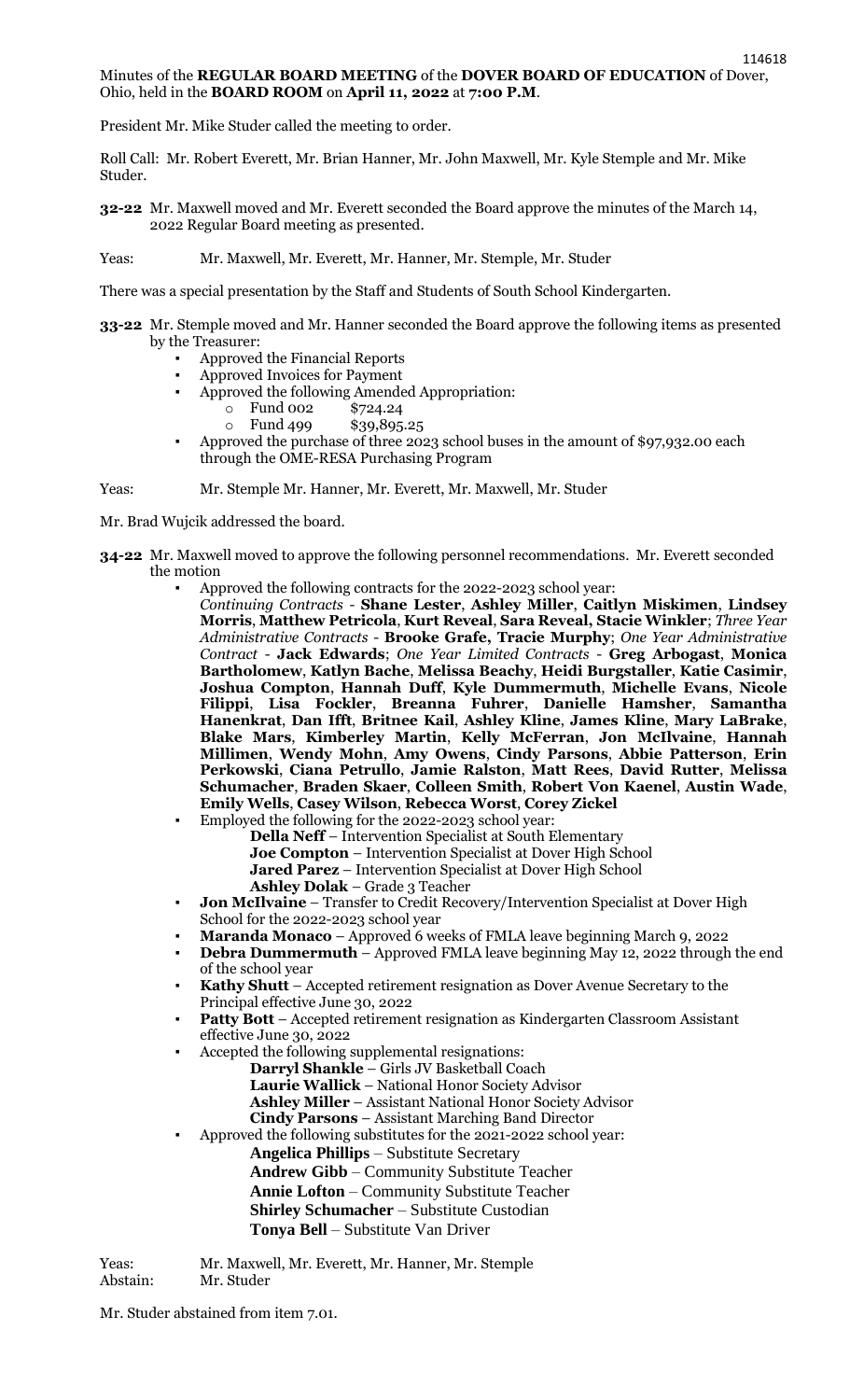- **35-22** Mr. Hanner moved and Mr. Stemple seconded the motion to approve the following recommendations:
	- Approved the list of high school graduation candidates pending completion of requirements
	- Accepted, with gratitude, the following donations to be used for the DHS prom:
		- \$250.00 The Jim and Abby Contini Family Charitable Trust
			- \$250.00 Henry Heating and Cooling
			- \$100.00 Tuscarawas Tax & Insurance Service/Randy Longacher
			- \$500.00 Basec Management Inc (Wendys)
			- \$150.00 Sean M. Mohn DDS Inc
			- \$2000.00 MPS Manufacturing Co
			- \$100.00 Dover Chemical Corp
			- \$100.00 Bruno Consulting
			- \$200.00 Freeport Press
			- \$50.00 WTUZ Radio Inc \$100.00 – Our City Productions LLC
			- \$50.00 GKG and Associates
			- \$50.00 Newton Asphalt Paving Inc
			- \$150.00 Smith Ambulance Services, Inc
		- \$250.00 OV Harvest LLC
	- Approved the following policies:
		- GCBA-R Administrative Assistant (Non-Bargaining) Salary Plan
		- GCBA-2-R Certified Staff Salary Schedules (Administrators)
		- Approved a three year contract with the Dover Education Association
	- Approved a Memorandum of Understanding with OAPSE Local #392
- Yeas: Mr. Hanner, Mr. Stemple, Mr. Everett, Mr. Maxwell, Mr. Studer
- **36-22** At 7:37 p.m. Mr. Maxwell moved to go into Executive Session for the purpose of evaluation of the Superintendent and Treasurer. No action to be taken. Mr. Everett seconded the motion.
- Yeas: Mr. Maxwell, Mr. Everett, Mr. Hanner, Mr. Stemple, Mr. Studer
- At 8:43 p.m., the Board was called back into open session by Mr. Studer.
- **37-22** At 8:44 p.m., Mr. Maxwell moved to adjourn the meeting. The motion was seconded by Mr. Stemple.

Yeas: Mr. Maxwell, Mr. Stemple, Mr. Everett, Mr. Hanner, Mr. Studer

PRESIDENT

\_\_\_\_\_\_\_\_\_\_\_\_\_\_\_\_\_\_\_\_\_\_\_\_\_\_\_\_\_

\_\_\_\_\_\_\_\_\_\_\_\_\_\_\_\_\_\_\_\_\_\_\_\_\_\_\_\_\_

TREASURER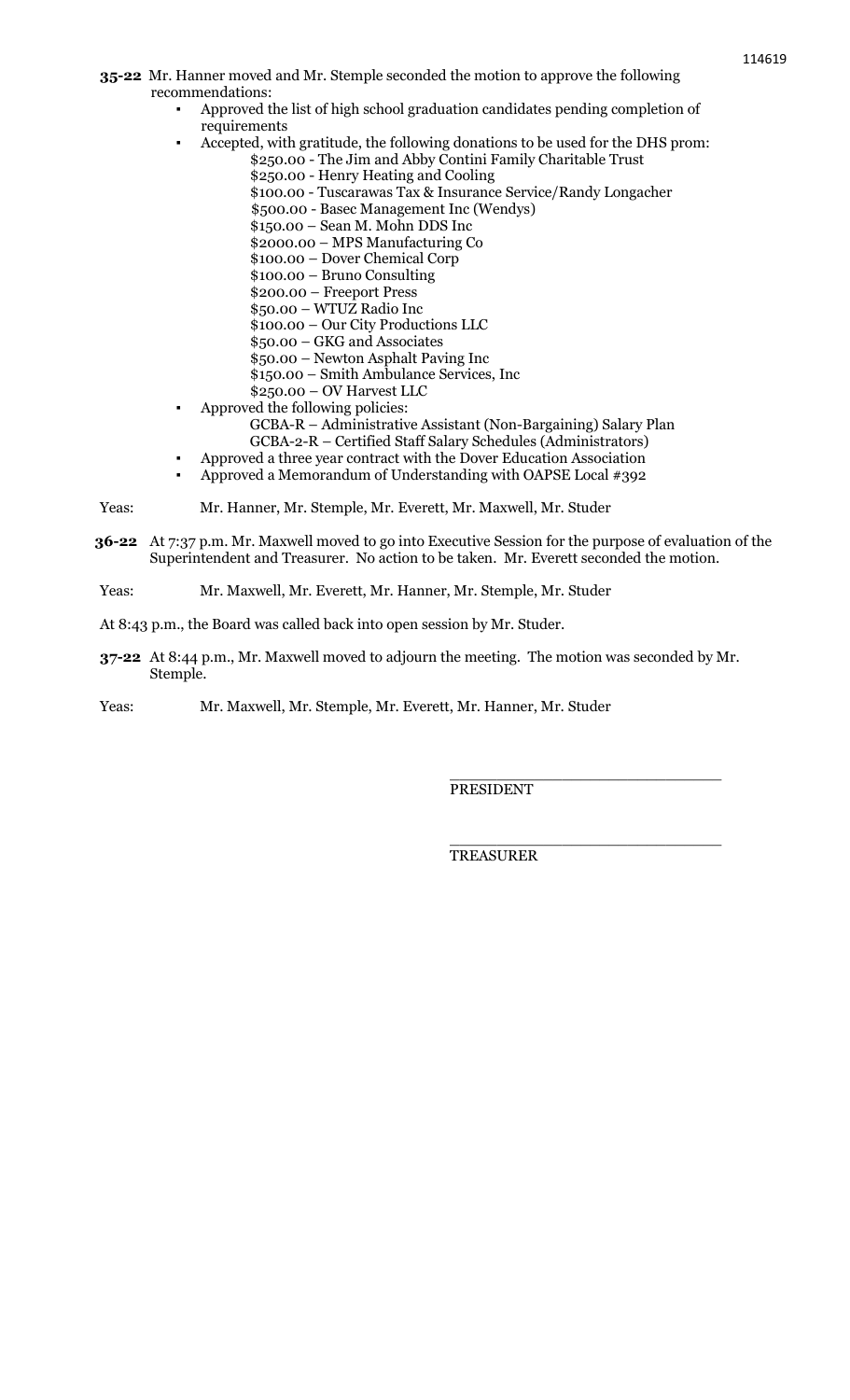Karis Anne Adkins Audrey Kristina Aljancic Tye Jonathon Amos Emma Arlene Andrews Leigh Allyn Arbogast Meckenna Blair Ashley Isabella Ann Barr Simone Marie Basiletti Grace Elizabeth Basso Michael Rodney Beal Carter Stephen Begue Jehred Christopher Bennett Kinsley Rae Blair Kathryn Elizabeth Bleininger Seth Michael Bowyer Jordan Ashley Brillhart Katherine Anne Bruno Nora Stratton Bryan Blaze Philip Burris Alex Marie Byers Aaliyah Love Cain Clayton Ray Callender Aaron Joseph Callentine Emma Christine Cameron Nicholas Connor Castricone Ricardo Antonio Chávez Calel Annabelle Nicole Christmas Jackson James Chupp Jarrett Matthew Cleary Nathan Dale Colletti Jaiden Lynn Corley Braden Alan Crone Camden David-Michael Cua Payton Nickole Curley Jacinta Cuyuch Cobo Cara Rily Detweiler Dawson Jonathan DeVecka Jayden Drescher Dotts Maisie Roselle Dugger Matthew Stephen Dummermuth Taylor Lee Eberly Kylie J. Eckstein Ashton Michael Evans Lochlan Anthony Lee Fannin

Joseph James Farthing Conner Riley Fix Lydia Mary Frank Samantha Ray Frye Samuel Isaac Garman Gavyn Michael Gerber Daniela Gomez-Rodriguez César Juan González Sicá Liam Sebastien Grasselli Hannah Grace Graziani Zoie J Grimwood Ayden Richard Hall Rylie Nicole Hanenkrat Araiya Sue Hardy Blake William Harmon Makayla Elise Haver Jordan Todd Heaston Allie Mae Hisle Samuel Benjamin Adam Hitchcock Alexander Kenneth Hoffman James Elliot Houston Carson Zachary Howard Matthew Ryan Howell Todd Coleman Howell Colton Marcus Humbert Feliciana Yesica Itzep Santiago Jonathan Isaac Joerg Ayziah Marie Johnson Reis Mackenzie Johnson Austin Wayne Jones Jacob Paul Jones Tori Elizabeth Jones Graydon Michael Kapper Nolan Thomas Kellicker Brandon Michael Kiser Morgan Elizabeth Kiser Ryker Ozborn Kissel Riley Paige Kohler Ethan Daniel Kopp Jackson Stephen Kotajarvi Marcie Nicole Lawver Emma Lynne Leeper Tyler Andrew Little Taylor Diann Luneborg

Dominic Miresco Marini Tristan Diana Martin Grant Nathan Mastroine Jael Eileen McDade-Povick Connor Drew McGarry Carson James McKean Matthew Edward McNutt Cody James McPeek Ryan Matthew McVicker Nicholas Matthew Menges Pria Makena Metcalf Abigail Lynn Metz Elliot Jackson Metz III Zander Thomas Milburn Ty Daniel Miles Chasse Colleen Miller Koda Rylend Miller Logan Thompson Miller Thomas Clarence Molk William Blair Michael Moore Zoe Lynn Mulheman Daxx Jacob Mullen Jacob Alan Murphy Parker Daniel Newland Katelyn Marie Nitz Ryan Taylor Nixon Kayden Thomas Northrop Sara Elizabeth Novak Stephanie Marie Novak Manning James Orr Jonathan Henry Osborn Joaquín Osorio Raymundo Reece Erika Palmatier Richard Decklan Patterson Olivia Renee Patton Calem Von Alan Peltier Jacob Thomas Peltz William Everett Peveto Daniel Henry Pfeiffer Daniel Paul Pilcher Leah Rose Poole Alan Kevin Raymundo Ava Rose Reber Aliyah Renee Reynolds